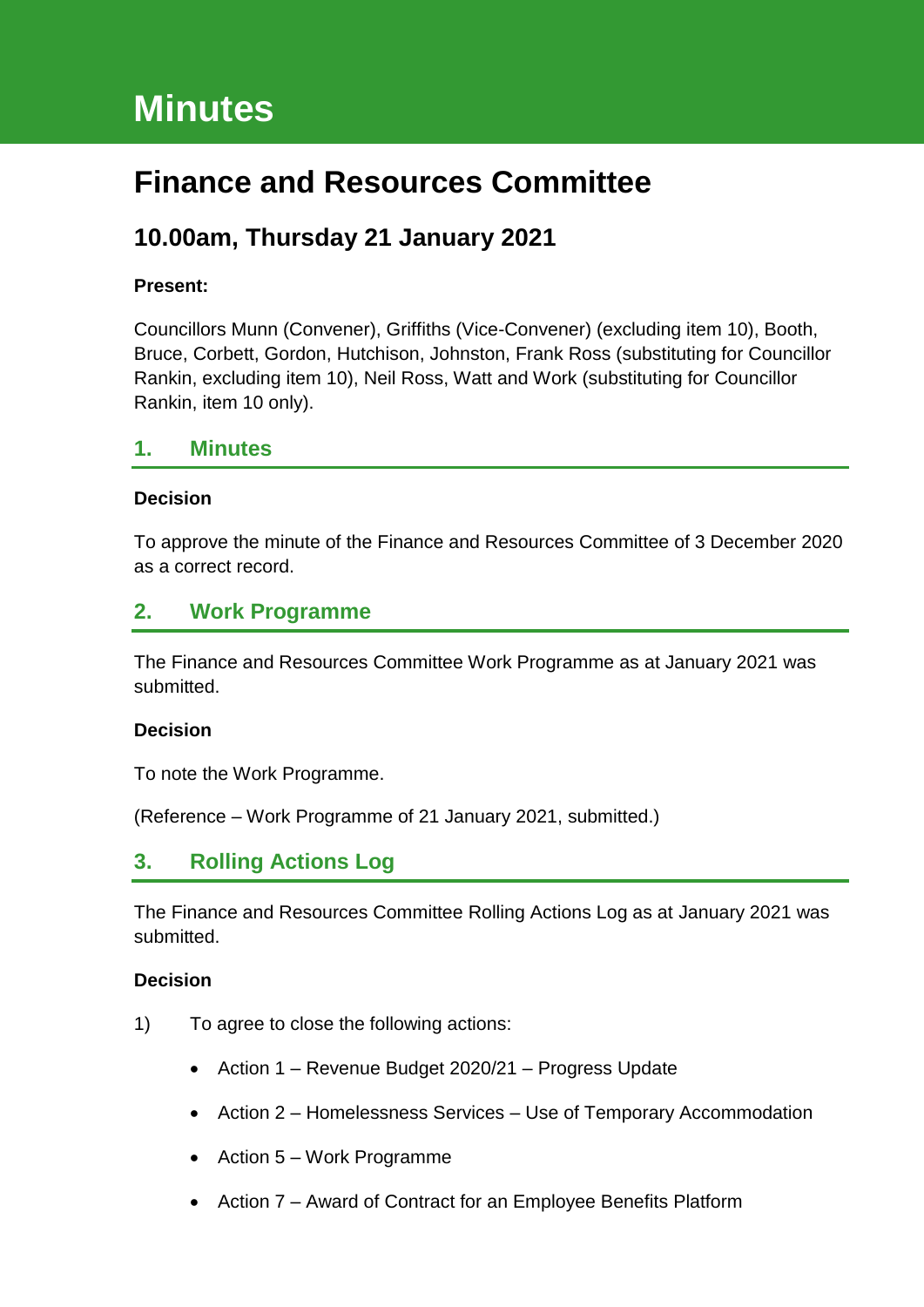- Action 9 (1&2) Workforce Dashboard September 2020
- Action 10 Summary Report on Property Transactions Concluded under Delegated Authority
- 2) To agree that Action 3(3) *The City of Edinburgh Council Charitable Trusts – Report to Those Charged with Governance on the 2019/20 Audit would remain* open as work was still ongoing. Further information would be provided once external legal advice had been received. The Head of Finance would be consulted on when this information could be made public.
- 3) To request that it be outlined which trusts members would become trustees of for new appointments to the committee in May.
- 4) To otherwise note the remaining outstanding actions.

(Reference – Rolling Actions Log of 21 January 2021, submitted.)

### **4. Business Bulletin**

The Finance and Resources Committee Business Bulletin for January 2021 was submitted.

### **Decision**

To note the Business Bulletin.

(Reference – Business Bulletin, 21 January 2021, submitted.)

### **5. Revenue Budget 2020/21: Progress Update**

On 3 December 2020, the Finance and Resources Committee considered an update on the Revenue Budget 2020/21. A further update was provided to the meeting of 21 January 2021 on the estimated expenditure and income impacts of the Covid-19 pandemic upon the Council and its Arm's-Length External Organisations (ALEOs) during 2020/21, alongside offsetting sources of confirmed or anticipated funding, based on analysis of income and expenditure for the period to the end of October 2020. Following confirmation of the Council's provisional funding allocation through the income compensation scheme, a balanced overall position had now been forecast.

- 1) To note that, following confirmation of the Council's provisional funding allocation through the income compensation scheme, a balanced overall position was now forecast, albeit this remained dependent upon a significant contribution from its earmarked reserves.
- 2) To note, nonetheless, the potential for further expenditure pressures in excess of the current risk contingency of £3m to emerge during the remainder of the year given uncertainty over the duration of current tightened Covid-19 related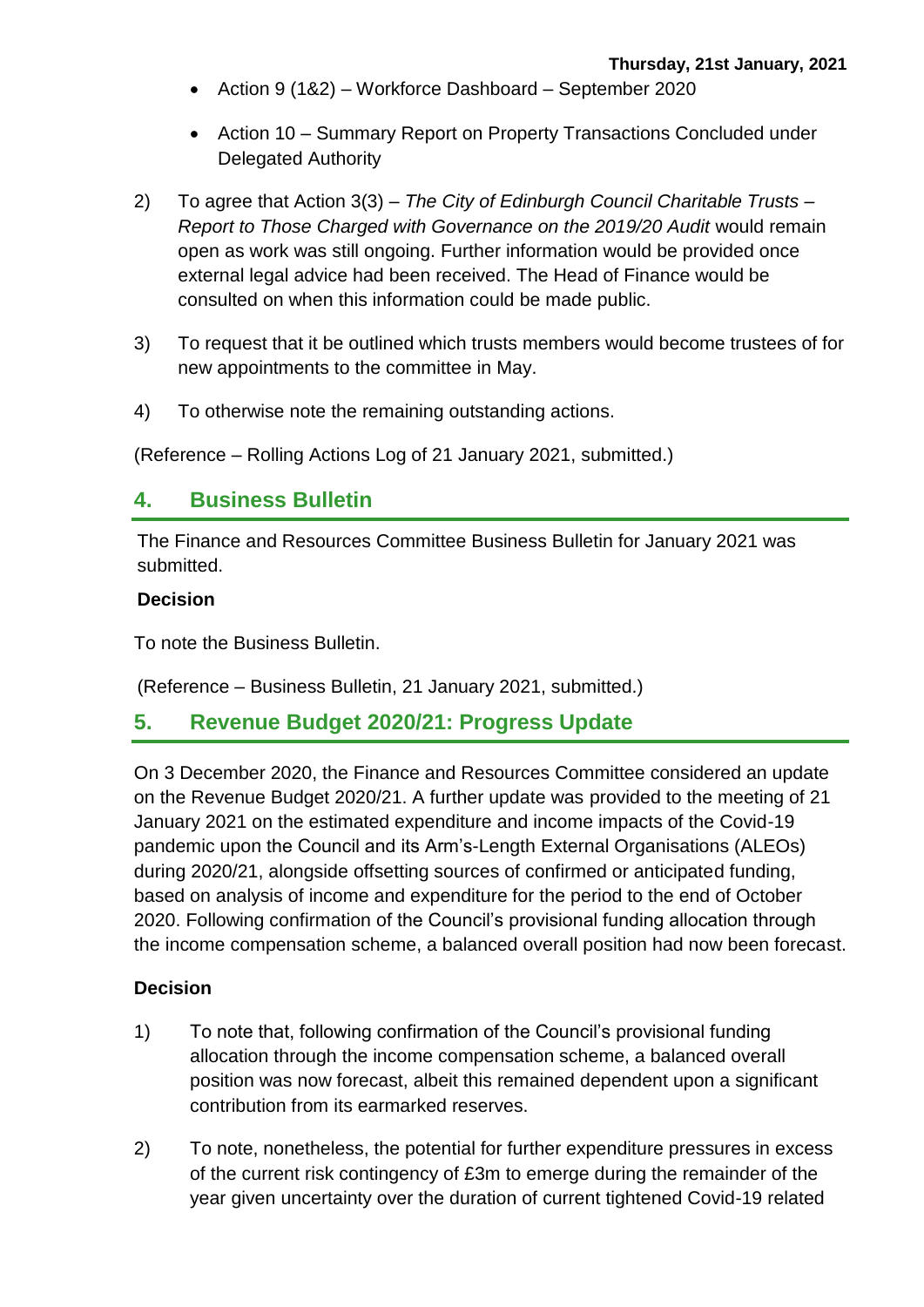restrictions and thus a continuing need to identify further in-year Directoratespecific and/or corporate finance savings.

- 3) To note that, in light of the above, updates would continue to be provided to members of the Committee during the remainder of the year.
- 4) To note that estimates of the recurring impacts of the pandemic, taking appropriate account of any additional funding contained within the Local Government Finance Settlement and available financial flexibilities, would require to be considered in the development of subsequent years' budgets.
- 5) To agree to provide information on how any additional costs would be charged for the whistleblowing inquiry above the allocated funding.
- 6) To thank officers for the report and staff leaving under VERA arrangements for their service to the Council.
- 7) To refer the report to the Governance, Risk and Best Value Committee for scrutiny as part of its work programme.

(References – Finance and Resources Committee, 3 December 2020 (item 5); report by the Executive Director of Resources, submitted.)

### **Declaration of Interests**

Councillor Bruce declared a non-financial interest as a Director of Edinburgh Leisure.

# **6. 2020-30 Capital Budget Strategy – 2020/21 Month Eight Monitoring**

Capital expenditure and funding forecasts for 2020/21 were provided, including explanations for variances.

### **Decision**

- 1) To note the Capital monitoring position for the General Fund and Housing Revenue Account (HRA) at month eight 2020-21.
- 2) To delegate authority to the Executive Director of Place to enter into a Delivery Agreement with Robertson Construction Group Ltd through the Scape Major Works Scotland framework, to construct 49 affordable homes for the contract sum of up to £7.4m. This cost increase would be funded through the HRA Budget Strategy 2021-2031 as reported elsewhere on the agenda.
- 3) To refer the report to the Governance Risk and Best Value Committee as part of its work programme.

(Reference – report by the Executive Director of Resources, submitted.)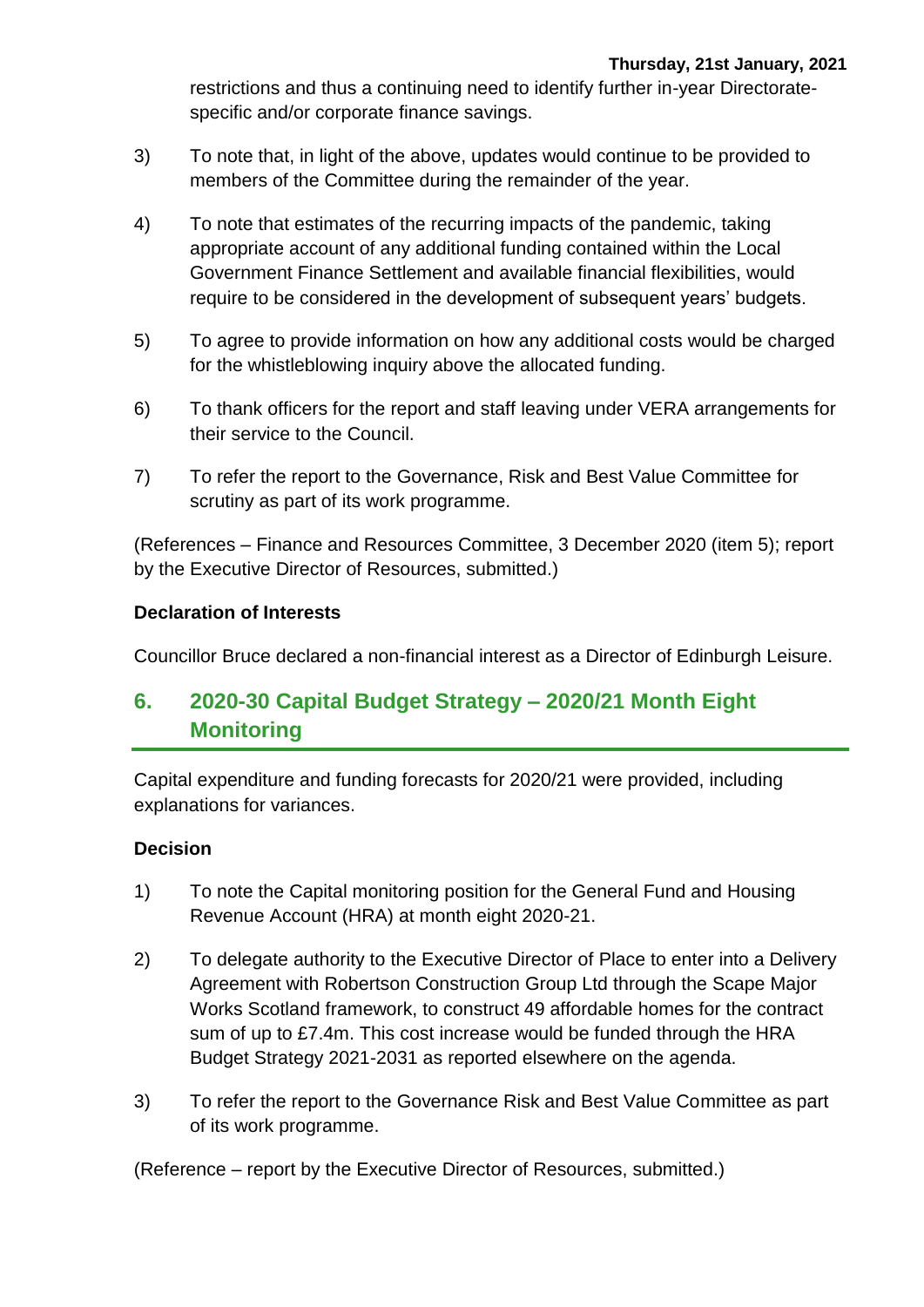### **Thursday, 21st January, 2021 7. Resources Directorate: Revenue Budget Monitoring 2020/21 – Month Eight Position**

The projected eight-month revenue monitoring position for the Resources Directorate was set out, based upon actual expenditure and income to the end of October 2020 and expenditure and income projections for the remainder of the financial year.

### **Decision**

- 1) To note that the Resources Directorate was forecasting expenditure to be within budget for 2020/21.
- 2) To note that the Executive Director of Resources and Heads of Service would continue to progress the identification of additional savings measures required to offset any further budget pressures arising in-year to achieve outturn expenditure in line with the approved revenue budget for 2020/21.
- 3) To note the ongoing risks to the achievement of a balanced revenue budget projection for the Directorate.
- 4) To note that a report on corporate catering (debadging of the unit as a Significant Trading Organisation) would be provided to the committee in March 2021.

(Reference – report by the Executive Director of Resources, submitted.)

# **8. Chief Executive's Service - Revenue Budget Monitoring 2020/21 - Month Eight Position**

The projected eight-month revenue budget monitoring position for the Chief Executive's services was set out, based on actual expenditure and income to the end of October 2020 and expenditure and income projections for the remainder of the financial year.

### **Decision**

To note that it was forecast that outturn expenditure would be in line with the approved revenue budget for the Chief Executive's Service for 2020/21.

(Reference – report by the Chief Executive, submitted.)

# **9. Change in Accounting Policy – Capitalisation of Interest Costs**

Approval was sought to change the accounting policy to allow interest to be capitalised under specific circumstances for expenditure on qualifying assets.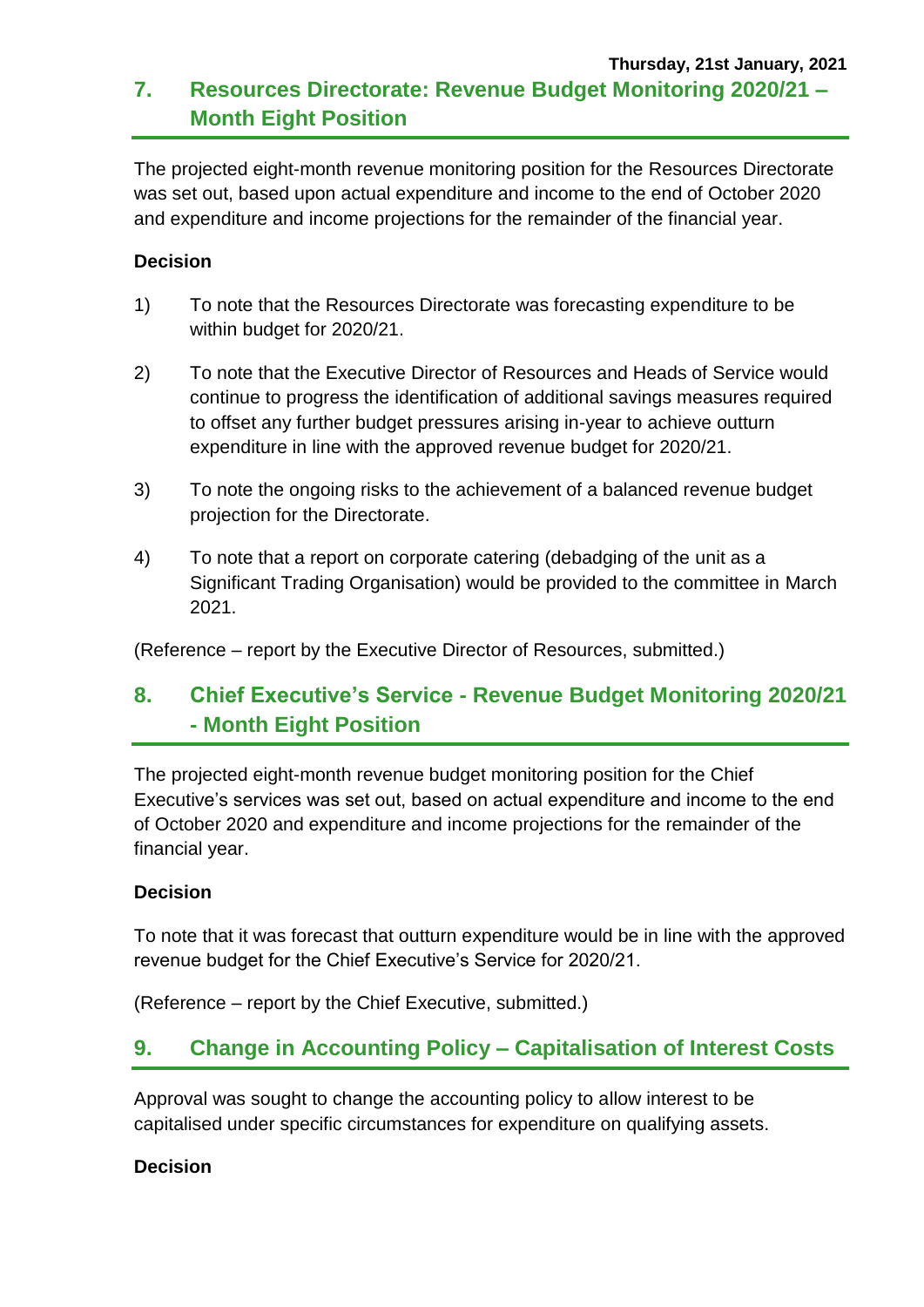To agree the proposed change to accounting policy to allow interest to be capitalised under specific circumstances set out in the report and where the interest costs incurred during the construction phase exceed £2m.

(Reference – report by the Executive Director of Resources, submitted.)

# **10. Civic Hospitality Policy and Budget Adjustments**

Recent progress in meeting outstanding civic hospitality commitments was highlighted, in the context of Covid-19 restrictions. The specific role of the Depute Lord Provost was also detailed together with necessary adjustments to the Council's Civic Hospitality Policy.

### **Motion**

- 1) To welcome the progress made by the Lord Provost and Depute Lord Provost in tackling the recent back log of one-off civic commitments, as set out in appendix 1 to the report.
- 2) To agree the highlighted changes to the Council's Civic Hospitality Policy as set out in appendix 2 to the report.
- 3) To approve the proposed carry forward of fifty per cent of this year's underspend on civic hospitality, estimated at £30,000 as an addition to the 2021/22 budget allocation.
- moved by Councillor Munn, seconded by Councillor Gordon

### **Amendment 1**

- 1) To welcome the progress made by the Lord Provost and Depute Lord Provost in tackling the recent back log of one-off civic commitments, as set out in appendix 1 to the report.
- 2) To agree the highlighted changes to the Council's Civic Hospitality Policy as set out in appendix 2 to the report.
- 3) To note the estimated underspend in the civic hospitality budget in 2020/21 and to agree that it would be set in full against the continuing significant service pressures and risks being experienced by the council.
- moved by Councillor Corbett, seconded by Councillor Booth

### **Amendment 2**

1) To welcome the progress made by the Lord Provost and Depute Lord Provost in tackling the recent back log of one-off civic commitments, as set out in appendix 1 to the report.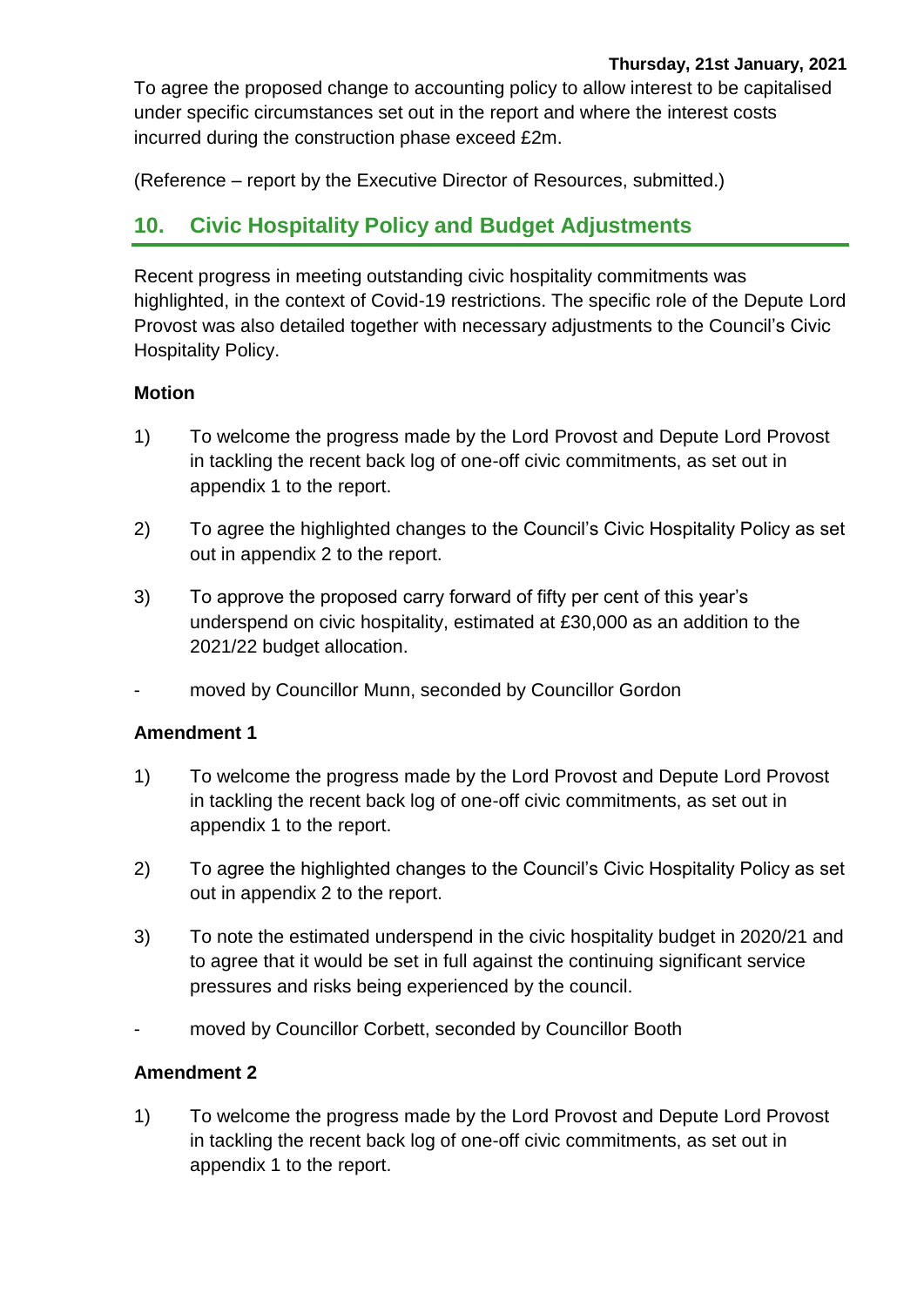- 2) To agree the highlighted changes to the Council's Civic Hospitality Policy as set out in appendix 2 to the report, with the exception of paragraph 4.6.
- 3) To agree that the celebration of major anniversaries should be amended from multiples of 10 years after 100 years to 25 years after 100 years.
- 4) To approve the proposed carry forward of fifty per cent of this year's underspend on civic hospitality, estimated at £30,000 as an addition to the 2021/22 budget allocation.
- moved by Councillor Hutchison, seconded by Councillor Bruce

In accordance with Standing Order 21.12, Amendment 2 was accepted as an addendum to the motion.

### **Voting**

| For the motion    |   | 8 votes |
|-------------------|---|---------|
| For the amendment | - | 2 votes |

(For the motion – Councillors Bruce, Gordon, Hutchison, Johnston, Munn, Neil Ross, Watt and Work.

For the amendment – Councillors Booth and Corbett.)

### **Decision**

To approve the adjusted motion by Councillor Munn.

(References – Act of Council (no. 6) of 25 August 2020; report by the Chief Executive, submitted.)

### **Declaration of Interests**

Councillors Griffiths and Frank Ross declared non-financial interests as the report related to the Lord Provost's office and both left the meeting during the Committee's consideration of the above item.

### **11. Workforce Dashboard – November 2020**

A summary was provided of workforce metrics for the core and flexible workforce, absence, transformation/redeployment, risk, and performance, for the period of November 2020.

#### **Decision**

1) To note the workforce information contained in the dashboard.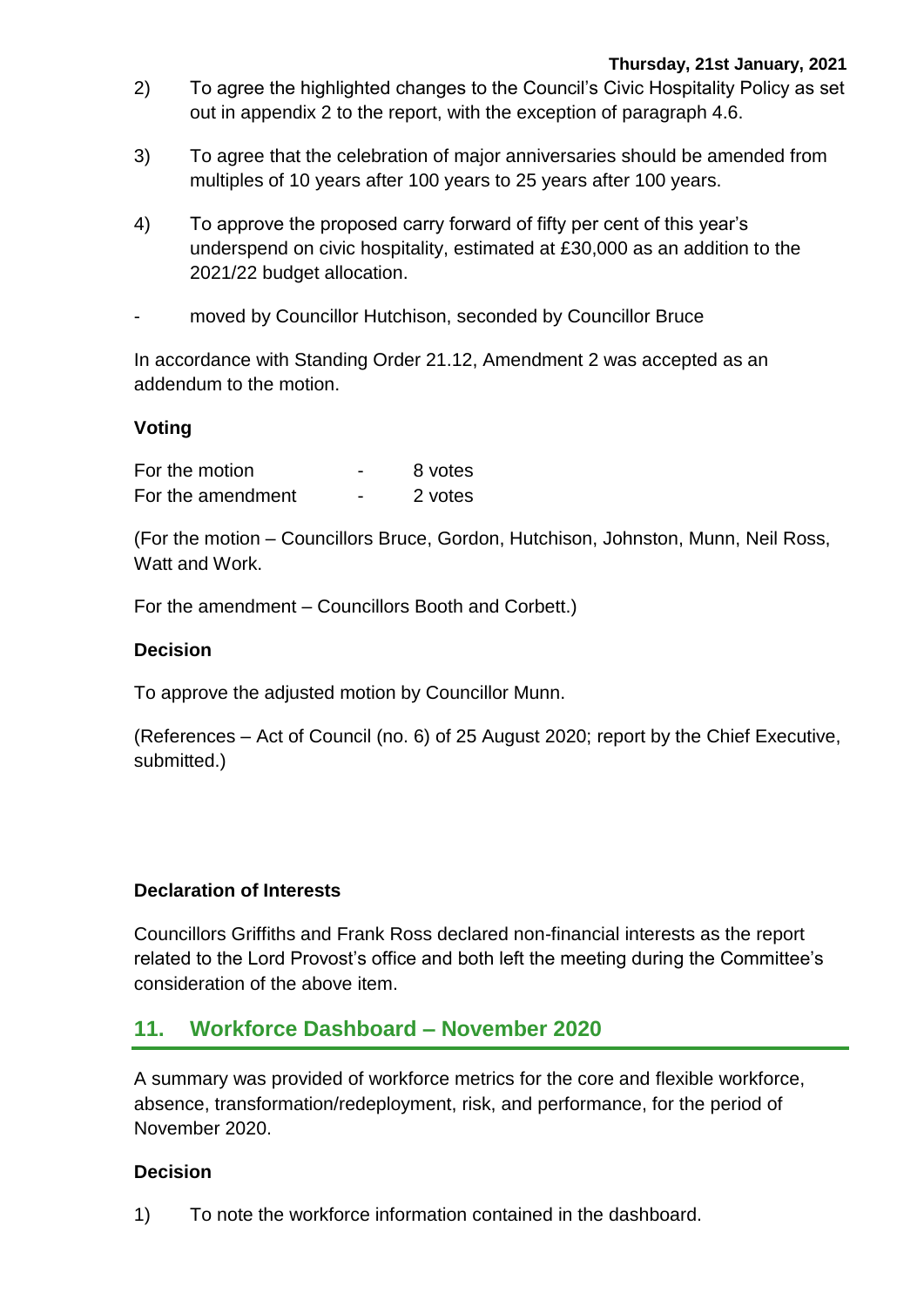2) To agree to provide a further update on apprenticeships and traineeships within the Council.

(References – Finance and Resources Committee, 3 December 2020 (item 10); report by the Executive Director of Resources, submitted.)

# **12. Award of a Contract for the Provision of Temporary Agency Staff, Permanent, Fixed Term Contract and Short-Term Supply Resources**

Approval was sought to award a contract for the provision of temporary agency staff, permanent, fixed term contract and short term supply resources to Pertemps Recruitment Partnership Limited, to commence on 12 June 2021 for an initial period of three years with one optional 12 month extension (undertaken at the sole discretion of the Council) at a total estimated value of up to £56,000,000 over the four year period.

### **Decision**

- 1) To approve the award of a contract for the provision of temporary agency staff, permanent, fixed term contract and short-term supply resources to Pertemps Recruitment Partnership Limited.
- 2) To approve the commencement of the contract on 12 June 2021 for an initial period of three years with one optional 12-month extension (undertaken at the sole discretion of the Council) at a total estimated value of up to £56,000,000 over the four-year period.
- 3) To further note that positive progress had been made in reducing agency worker spend by £2.7 million in the 2019/20 financial year.
- 4) To agree to request that the Executive Director of Resources provided a report to the Finance and Resources Committee, in 3 cycles, on the opportunities and additional measures that could be introduced to further reduce agency worker spend by the Council.
- 5) To agree to request a report from the Executive Director of Resources, in 2 cycles, providing an update on the Council's security team and the use of agency workers in this area.
- 6) To agree to provide a briefing note detailing differences in types of living wage.

(Reference – report by the Executive Director of Resources, submitted.)

### **13. 3-11 West Granton Road, Edinburgh – Proposed Lease**

The former school at 3-11 West Granton Road was most recently used as a Youth Centre before being vacated. The property was subsequently marketed with offers invited for a lease of the building. The four bids received were outlined and a decision sought from the Committee on the preferred option.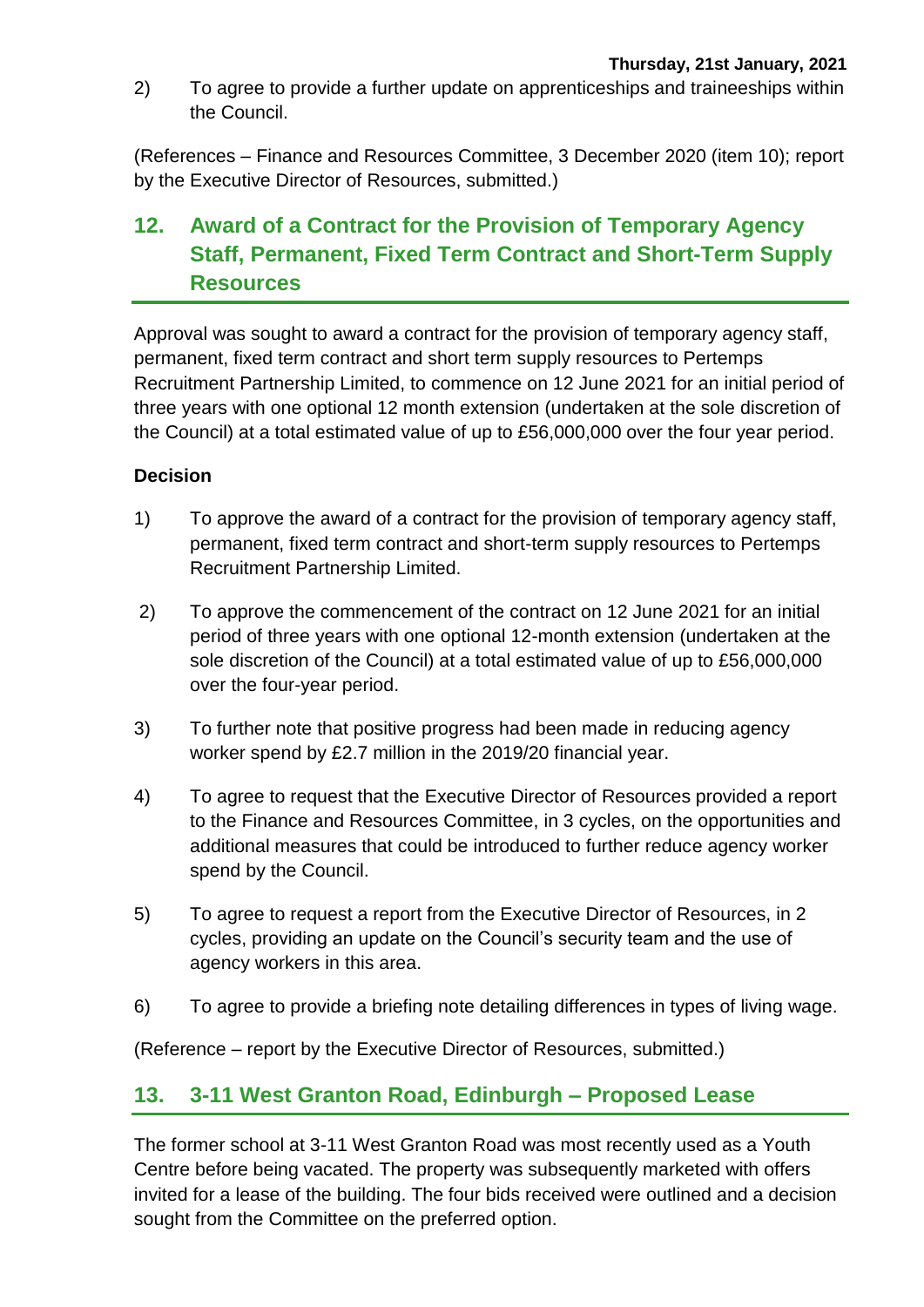### **Decision**

- 1) To note the outcome of the marketing exercise for the property at 3-11 West Granton Road, Edinburgh.
- 2) To approve of the Empty Kitchens Full Hearts proposal and to instruct officers to enter into a short to medium term lease agreement on the terms outlined in the report.
- 3) To direct the Council to enter into a lease agreement on the terms outlined in this report for the preferred option and on other terms and conditions to be agreed by the Executive Director of Resources.
- 4) To agree an update report to Committee in March 2021 with an update on the Empty Kitchens Full Hearts lease and any assistance provided to the unsuccessful bidders.

(Reference – report by the Executive Director of Resources, submitted.)

# **14. Extension of Contract – Consultancy Services for Edinburgh Tram York Place to Newhaven Project**

Approval was sought for consultancy support to deliver the construction phase of the Edinburgh Tram York Place to Newhaven project to the completion of the project in 2023.

### **Decision**

- 1) To permit an increase to the value of the contract with Atkins Limited by £600,000 and to extend it to the end of the construction phase of the project.
- 2) To approve an increase in the contract with JAB Services UK by £55,000 through a waiver of the Contract Standing Orders for independent technical advice services to the Tram Extension project Board and to extend it to the end of the project.

(References – Finance and Resources Committee, 10 October 2019 (item 17); report by the Executive Director of Place, submitted.)

# **15. Contract Award for the Transfer of Waste to Disposal Outlets**

Approval was sought to appoint NWH Waste Limited and Enva Scotland Limited to the Framework Agreement for the Transfer of Waste to Disposal Outlets, to commence on 1 May 2021 for an initial period of two years and seven months, with options to extend for up to two further periods of 12 months each, at a total maximum estimated cost of £4,044,516.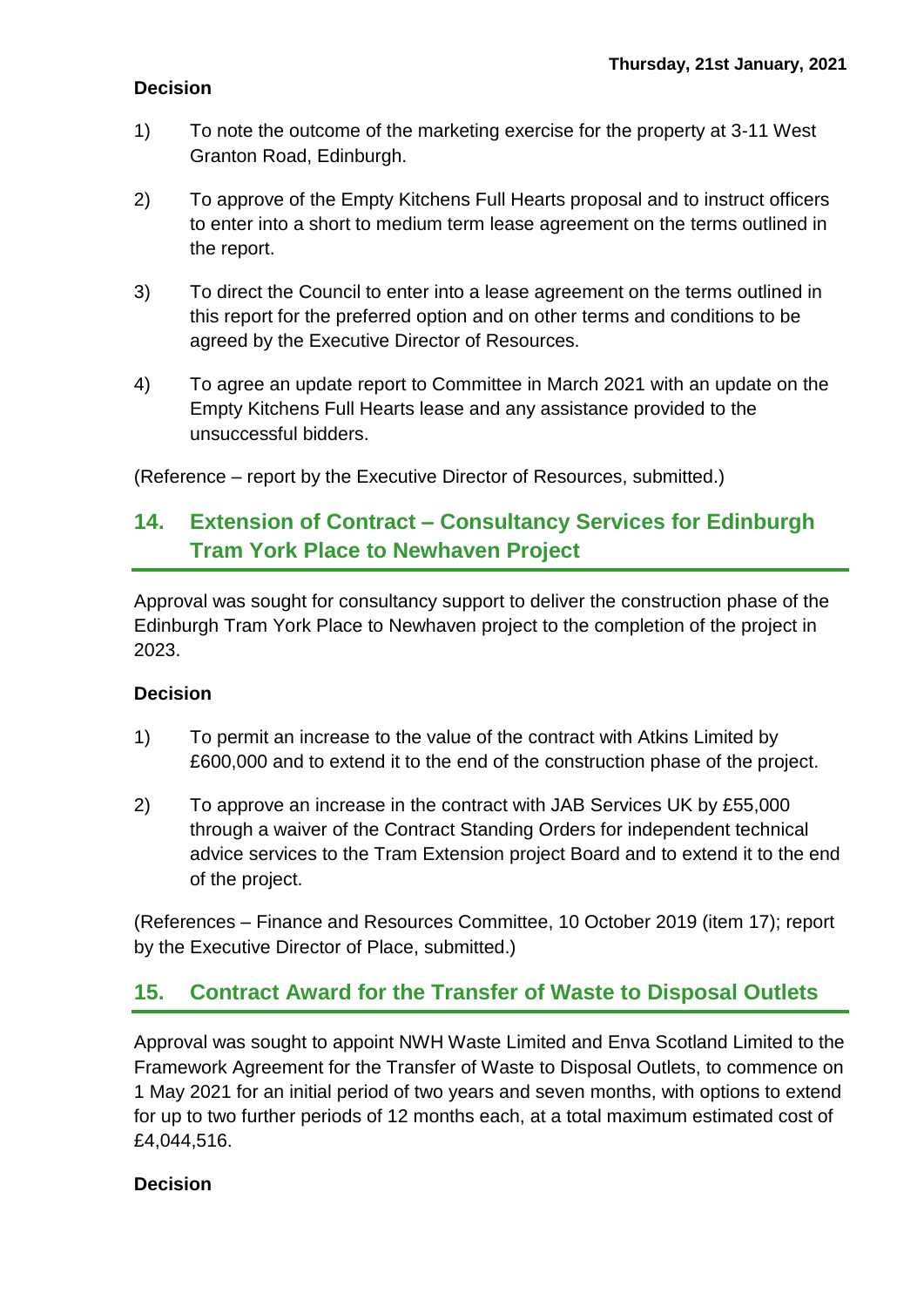- 1) To approve the appointment of NWH Waste Limited and Enva Scotland Limited to the Framework Agreement for the Transfer of Waste to Disposal Outlets for an initial period of two years and seven months, with options to extend for two further periods of up to 12 months each.
- 2) To approve the commencement of the Framework on 1 May 2021, at a total maximum estimated cost of £4,044,516.

(Reference – report by the Executive Director of Place, submitted.)

# **16. Housing Energy Projects Delivery Partner Framework Agreement 2021-2025**

Approval was sought to award a single supplier Framework Agreement to Changeworks Resources for Life following a procurement process published on Public Contracts Scotland, for the appointment of a Housing Energy Projects Delivery Partner.

### **Decision**

- 1) To approve the award of a single supplier Framework Agreement to Changeworks Resources for Life (Changeworks) as a Housing Energy Projects Delivery Partner, to commence in February 2021 for a period of two years, with the option to extend for a further two years in one-year increments.
- 2) To note the value of this Framework Agreement was expected to be a maximum of £24m, with Changeworks' fees estimated at up to £2.088m over the four year period.
- 3) To approve an extension to the existing Contracts Standing Orders waiver with Changeworks by £51,394 to enable the Council to deliver an additional Scottish Government funding allocation of £739,537 for energy efficiency measures to an additional 114 properties as part of the HEEPS:ABS 2020-21 programme.

(References – Act of Council (no. 2) of 20 February 2020; report by the Executive Director of Place, submitted.)

# **17. Bustracker – Additional Provision Due to Covid-19**

Covid-19 had had a significant impact on the installation of the new bustracker system, resulting in delayed implementation. Consequently, the Council was required to extend contracts with the existing suppliers via waivers of Contract Standing Orders in order to continue full operation of the current system until the new system was fully installed and operational. The total value of these waivers was approximately £1 million and would be met from the public transport budget.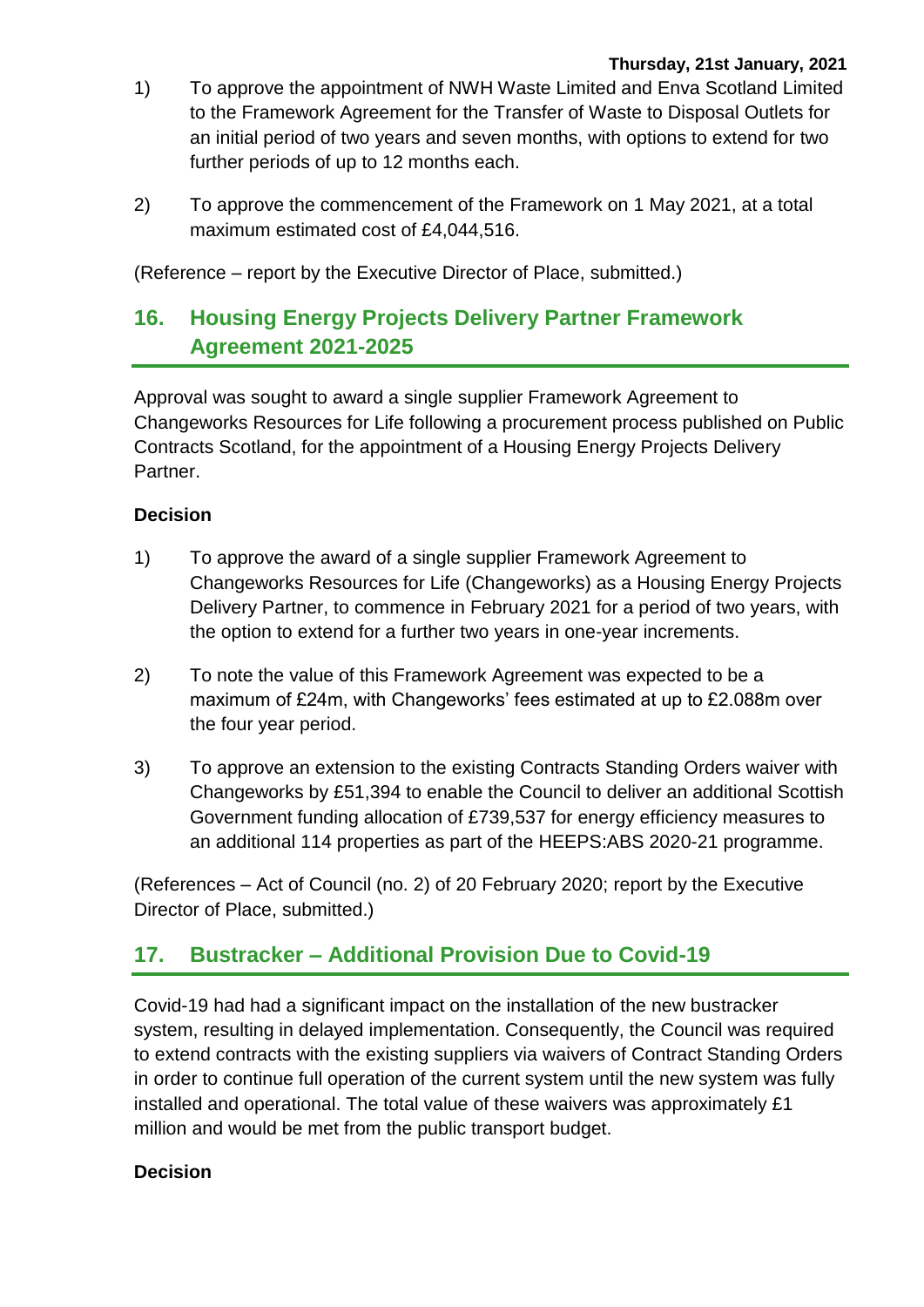- 1) To approve contract extensions via waiver of Contract Standing Orders for a period to 31 December 2021, with the option of a further one-year extension if required to:
	- i) Cofely Ineo for the current bustracker system at a cost of approximately £400,000 per annum;
	- ii) Supporting providers Bridge Radio, Ofcom and Arqiva relating to radio coverage to continue full operation of the current bustracker system, at approximately £135,000 per annum.
- 2) To note that this expenditure could be met from the public transport budget.

(References – Finance and Resources Committee, 10 October 2019 (item 16); report by the Executive Director of Place, submitted.)

# **18. Internal Audit: Overdue Findings and Key Performance Indicators at 30 October 2020 – referral from the Governance, Risk and Best Value Committee**

The Governance, Risk and Best Value Committee had referred a report on Internal Audit Overdue Findings and Key Performance Indicators at 30 October 2020, which provided an overview of the status of the overdue Internal Audit (IA) findings as at 30 October 2020, to the Finance and Resources Committee for information.

### **Decision**

To note the report.

(References – Governance, Risk and Best Value Committee of 8 December 2020 (item 5; report by the Chief Internal Auditor, submitted.)

# **19. Waiver Extension – Electrostatic Fogging**

The Convener ruled that the following item, notice of which had been given at the start of the meeting, be considered as a matter of urgency to allow the Council to give early consideration to this matter.

This report noted the contract extension for electrostatic fogging services which was awarded to RON Services Limited, through a waiver of the Contract Standing Orders, to run until 30 March 2021, at an estimated value of £760,000. This contract extension was awarded as an urgent decision in accordance with section 4.1 of the Council's Committee Terms of Reference and Delegated Functions, the Executive Director of Resources having taken that decision in consultation with Convener and Vice-Convener of the Committee, subject to it being reported to this meeting of the Committee.

Approval was also sought for a further extension until 30 June 2021, at an estimated cost of £400,000, to allow completion of a tender exercise, award of contract and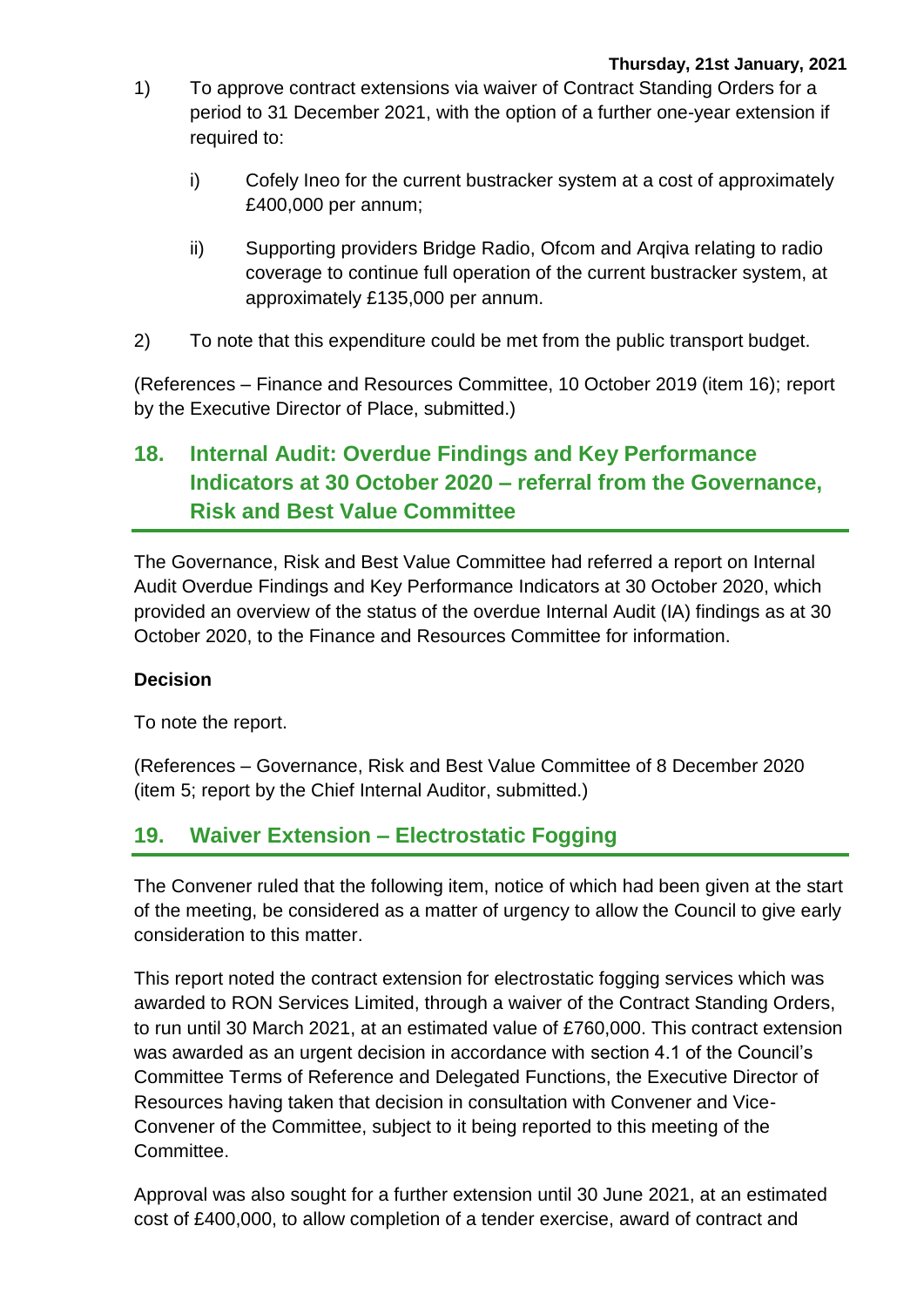subsequent transition to a new contract which would cover the future needs of the Council related to Covid-19 cleaning and infection control.

### **Decision**

- 1) To note the contract extension for electrostatic fogging services awarded to RON Services Limited until 30 March 2021, through a waiver of the Contract Standing Orders, at an estimated total cost of £760,000. This contract extension was awarded as an urgent decision in accordance with section 4.1 of the Council's Committee Terms of Reference and Delegated Functions by the Executive Director of Resources, in consultation with the Convener and Vice-Convener of the Finance and Resources Committee.
- 2) To approve a further waiver extension until 30 June 2021, at an estimated cost of £400,000, to ensure there was sufficient flexibility and contingency to enable the procurement process for a new contract for these services to be completed.

(Reference – report by the Executive Director of Resources, submitted.)

# **20. Restaurant Unit, Assembly Rooms, 54 George Street, Edinburgh – Update on Proposed Lease**

On 6 December 2019, Committee approved a 15-year lease of the restaurant unit within the Assembly Rooms to Stack and Still Limited. As a result of the Covid-19 pandemic, Stack and Still had sought revised terms, along with an entry date prior to an available Committee. Consequently, approval was given to proceed on the revised terms by the Executive Director of Resources, in consultation with the Convener and Vice -Convener of the Finance and Resources Committee, using urgency powers in accordance with the Scheme of Delegation to Officers. An update was provided on the revised terms which were agreed.

### **Decision**

- 1) To note the progress made with the lease to Stack and Still Limited, prior to the Covid-19 pandemic, following Committee approval on 6 December 2019.
- 2) To note the revised terms sought by Stack and Still Limited.
- 3) To note the approval by the Executive Director of Resources, in consultation with the Convener and Vice-Convener of the Finance and Resources Committee, using urgency powers under delegation, to compete the lease based on the revised terms.

(References – Finance and Resources Committee, 6 December 2019 (item 22); report by the Executive Director of Resources, submitted.)

# **21. 5 Hamilton Place, Edinburgh – Proposed New Lease**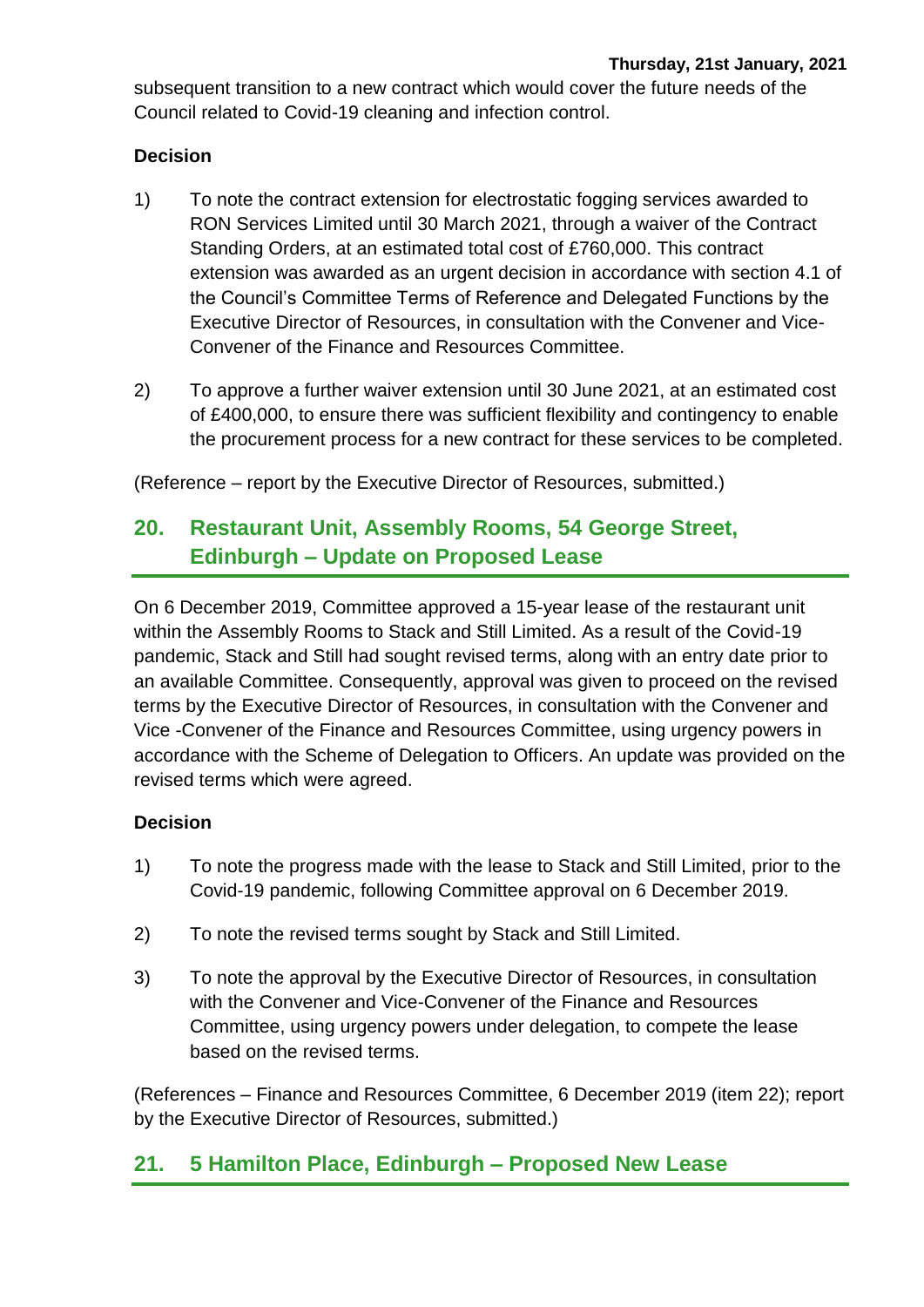#### **Thursday, 21st January, 2021**

The restaurant at 5 Hamilton Place was vacated in summer 2019 when the previous occupier ceased trading. A lease was unable to be secured with the preferred bidder following initial marketing. Following re-marketing, 8 bids were received at a closing date in November 2020. Approval was sought to grant a new lease to Harem Murdochy, on the terms and conditions outlined in the report.

### **Decision**

To approve a 20-year lease to Harem Murdochy of premises at 5 Hamilton Place, Edinburgh on the terms outlined in this report and on other terms and conditions to be agreed by the Executive Director of Resources.

(Reference – report by the Executive Director of Resources, submitted.)

# **22. Former Royal High School, Regent Road, Edinburgh – Options Paper**

### **(a) Deputation – Urbanist Hotels**

A written deputation was presented on behalf of Urbanist Hotels which outlined their ambition to develop the Former Royal High School into a hotel which they felt would be in line with the Council's planning brief for the site. The deputation requested that the committee make a fair decision based on evidence.

### **(b) Deputation – Royal High School Preservation Trust**

A written deputation was presented on behalf of the Royal High School Preservation Trust (RHSPT) which outlined their proposal to develop the Former Royal High School into a National Music School. The deputation requested that the committee consider the benefits of their proposal, the public support which had been put forward and the funding which was in place for the development.

### **(c) Deputation – Cockburn Association, New Town & Broughton Community Council and Edinburgh World Heritage**

A joint written deputation was presented on behalf of the Cockburn Association, New Town & Broughton Community Council and Edinburgh World Heritage which noted their support for the RHSPT's proposal. The deputation expressed their concerns regarding the proposal to develop the school into a hotel and requested that committee end the contract with Duddingston House Properties.

### **(d) Report by the Executive Director of Resources and the Executive Director of Place**

The Committee, in terms of Section 50(A)(4) of the Local Government (Scotland) Act 1973, excluded the public from the meeting during consideration of the following item of business for the reason that it involved the likely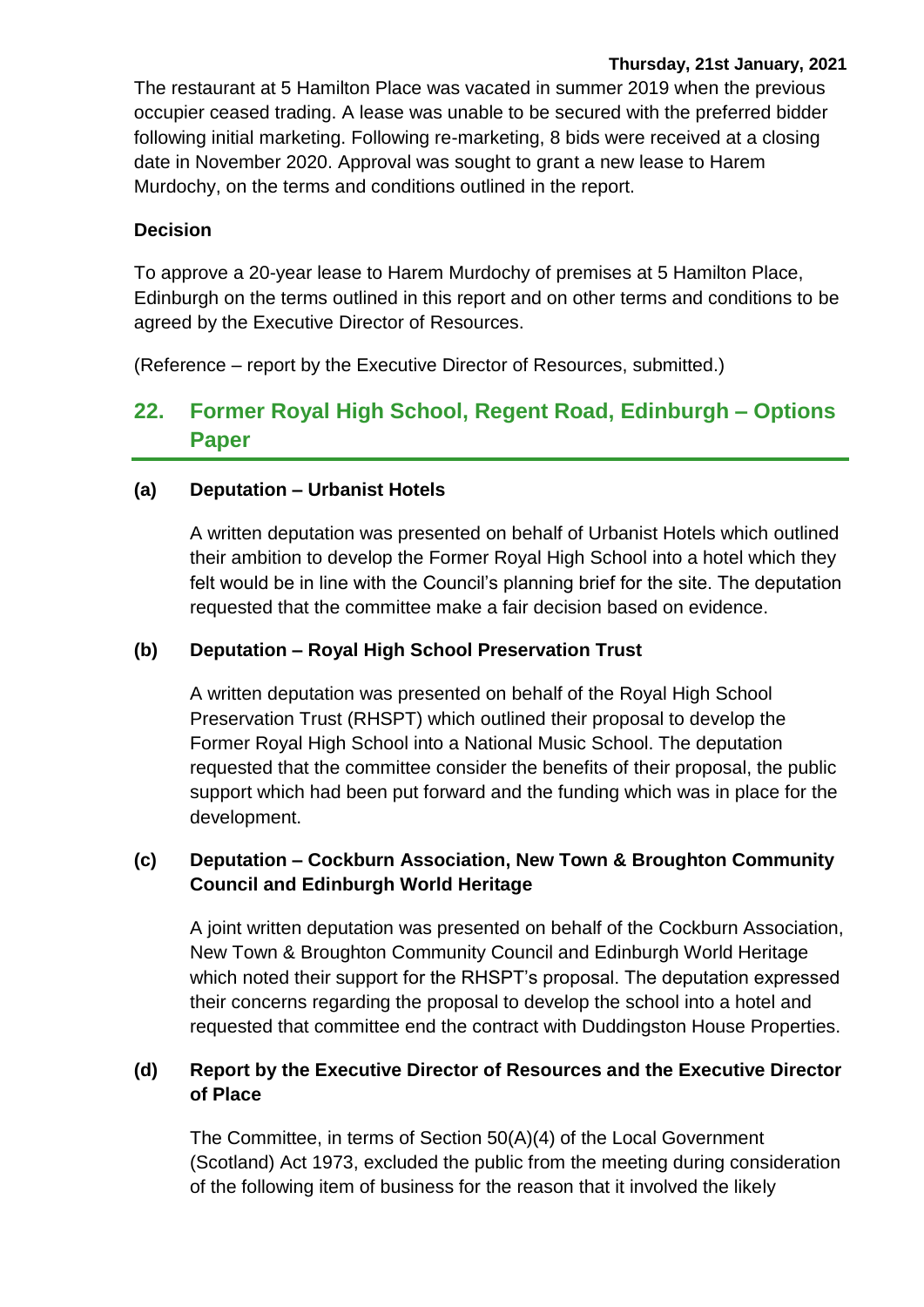disclosure of exempt information as defined in Paragraph 9 Part 1 of Schedule 7(A) of the Act.

In response to a motion by Councillor Corbett, the City of Edinburgh Council had agreed that a report would be brought to the Finance and Resources Committee on the Former Royal High School, outlining the contractual relationship with the current developer and setting out options for moving forward with a viable and acceptable use for the building.

The latest position on the existing contract was confirmed and the options available to the Council moving forward were set out.

### **Decision**

- 1) To note the current contractual position with Duddingston House Properties.
- 2) To agree to proceed with option 4 as set out in the report.
- 3) To instruct the Executive Director of Resources to proceed on the basis of that option, with a further progress paper to be brought to the Committee on 20 May 2021.

(References – Act of Council (no. 13) of 10 December 2020; report by the Executive Director of Resources, submitted.)

# **23. Council Commercial Property Portfolio - Update Report**

The Committee, in terms of Section 50(A)(4) of the Local Government (Scotland) Act 1973, excluded the public from the meeting during consideration of the following item of business for the reason that it involved the likely disclosure of exempt information as defined in Paragraph 9 Part 1 of Schedule 7(A) of the Act.

On 20 October 2020, the Finance and Resources Committee approved the implementation of a rent-free proposal to provide assistance to tenants, where appropriate, due to the adverse impact of the Covid -19 pandemic. An update was provided on the implementation to date.

### **Decision**

Detailed in the Confidential Schedule, signed by the Convener, with reference to this minute.

(References – Finance and Resources Committee, 20 October 2020 (item 23); report by the Executive Director of Resources, submitted.)

# **24. JC Decaux Contract**

The Committee, in terms of Section 50(A)(4) of the Local Government (Scotland) Act 1973, excluded the public from the meeting during consideration of the following item